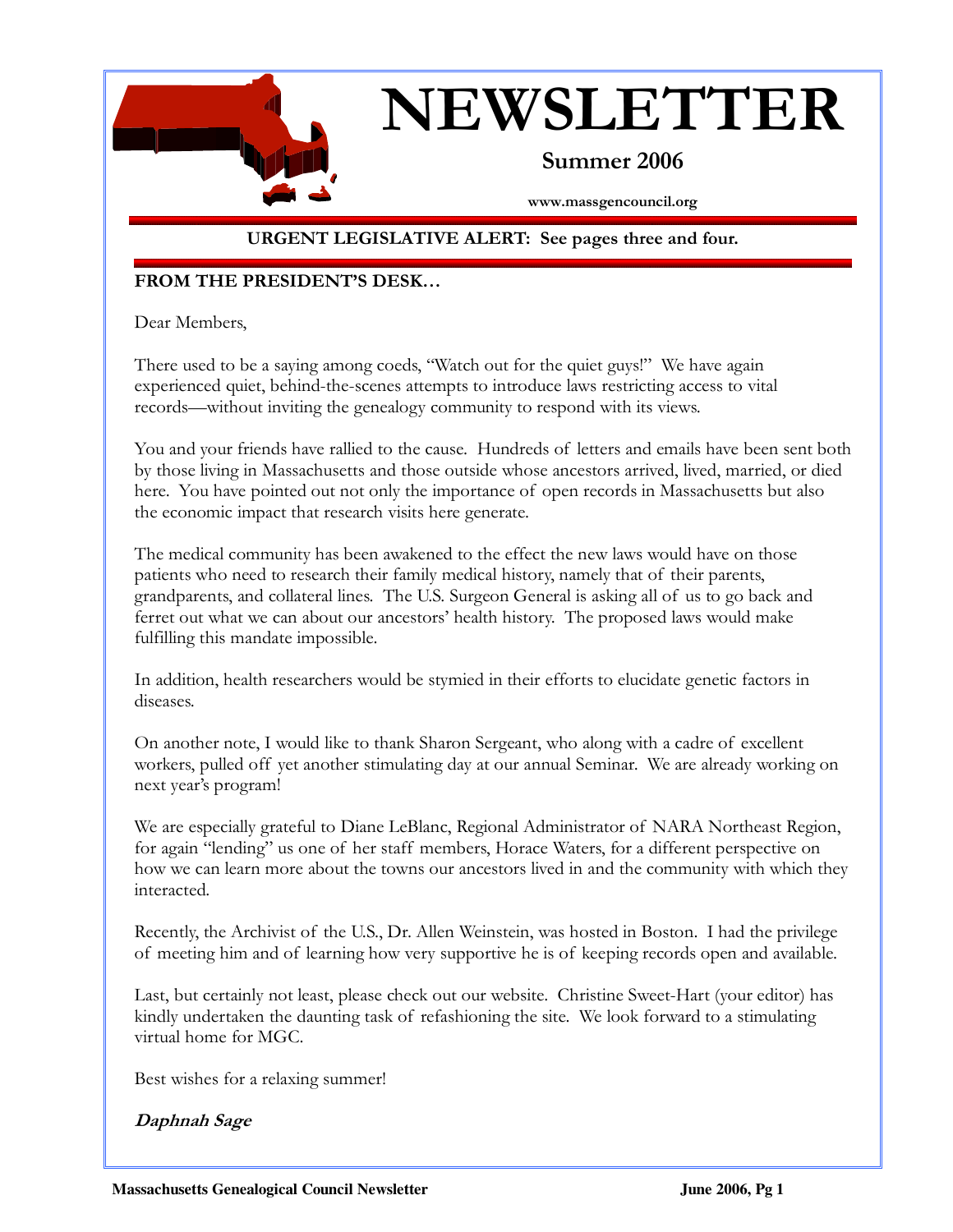## MGC BOARD MEMBERS 2005-2007

#### **OFFICERS**

Daphnah Sage, President Mary Ellen Grogan, Vice President Benjamin Woznick, Treasurer Peter Viles, Secretary

#### **DIRECTORS**

Ann Dzindolet, Archives Shirley Barnes, Civil Records Bernie Couming, Civil Records Christine Sweet-Hart, CG, Newsletter Editor Sharon Sergeant, Programs Michael Brophy, Publicity Sheila FitzPatrick, Ways & Means Christine Sweet-Hart, CG, Webmaster

j

#### BOARD MEETING SCHEDULE

The MGC Board meets on Saturdays, from 1p.m. to 4p.m., four times a year at the National Archives in Waltham, unless otherwise noted. Meetings are open to all interested genealogists. Massachusetts genealogical organizations are urged to send a representative to these meetings. Contact: info@massgencouncil.org.

# HISTORY AND MISSION STATEMENT

The Massachusetts Genealogical Council was founded in 1980, and has dedicated itself to serving the interests of the state's genealogical community.

The Council's stated purposes are: to act as advocates in monitoring legislative and administrative activities of governmental agencies which affect genealogists; to sponsor and present legislation and programs designed to expand the resources and accessibility of services; to develop and promote the growth, education and exchange of ideas among persons and organizations interested in the pursuit of genealogy; and to provide other activities to advance genealogy.

# CONTACTING MGC

**Newsletter Contributions**: If you would like to have the projects or your activities of your society included in the MGC newsletter, please send them to: Newsletter Editor, Massachusetts Genealogical Council, P. O. Box 5393, Cochituate, MA 01778, or via email at info@massgencouncil.org.

**Newsletter Options**: If you would like to receive the newsletter via email, please contact the newsletter editor at info@massgencouncil.org.

Coming in the Next Issue: Vital record access updates, news, reviews...

Address/Email Change? Keep the MGC newsletter coming – inform us of any changes by contacting us at info@massgencouncil.org.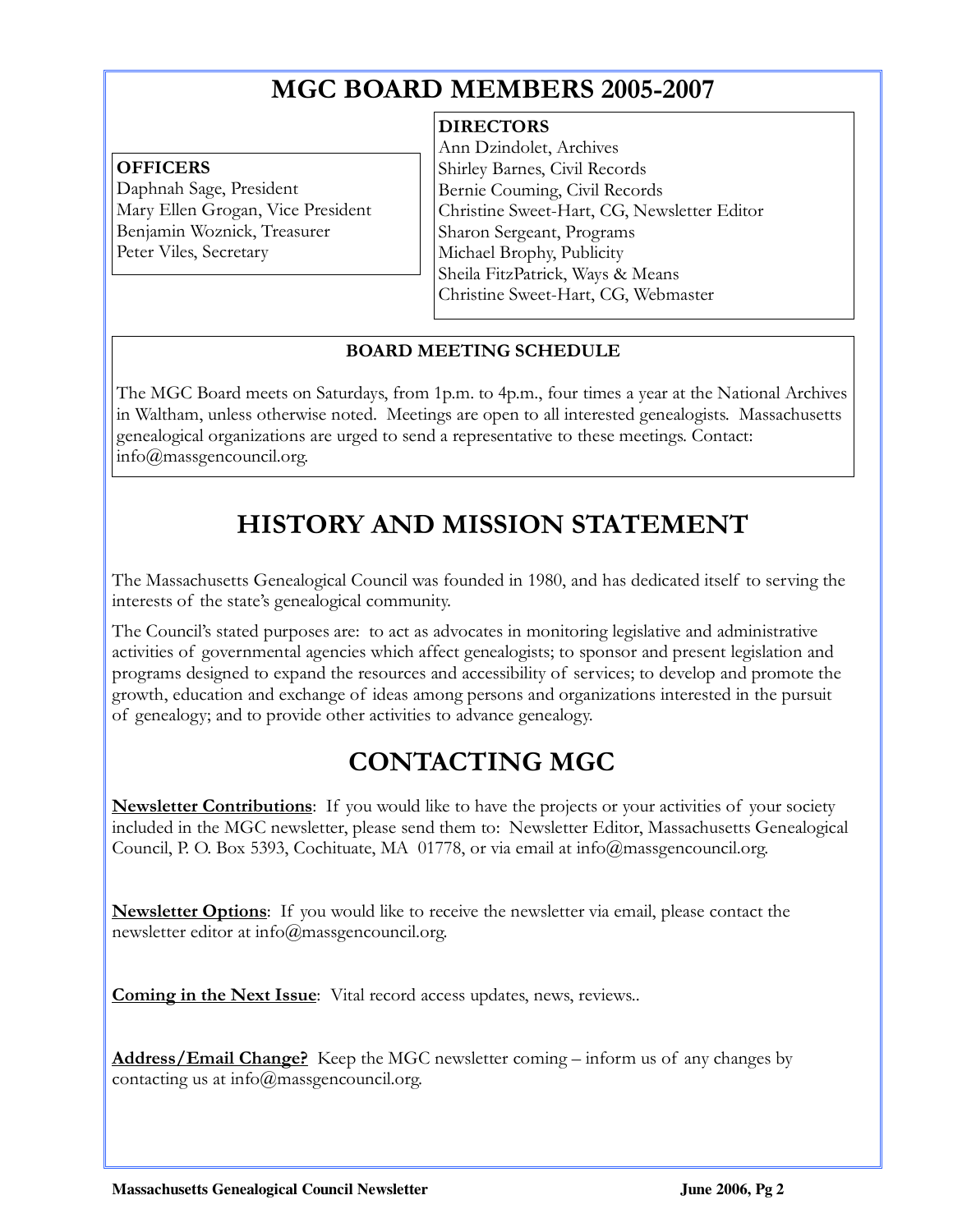## URGENT LEGISLATIVE ALERT: Proposed Bills Would Close Vital Records and Indexes

MGC urges all genealogists who care about access to vital records to act immediately! Legislative bills, H-3642, H-3643, and H-3644, currently pending in the Massachusetts House Ways and Means Committee, are being pushed for immediate passage. They will close public records that have been open for 365 years as well as the indexes to them. For more details, see our website.

We all must contact our Massachusetts State Representatives and Senators to oppose these three (O'Brien) bills for the following reasons:

- The bills call for restricting access to all birth records since 1915 and all marriage and death records since 1955. These records are currently open public records and are the entry point for genealogical and medical history research.
- Restricting public access to **the indexes** of these records is unprecedented. It will deny use by all non-governmental individuals such as: researchers in genealogy and medical history, probate heirs, bank officials, journalists, and historians.

Contact should be made immediately. We stopped these bills in 2003 – but support for them in the legislature is now formidable. If YOU don't speak now, these bills will change the face of genealogy in Massachusetts and beyond. Please take the following actions:

- MOST EFFECTIVE: a signed letter with your reasons for opposing these closures, using your own words. [sample letter on reverse]
- ADDITONALLY: telephone calls, face to face meetings, and e-mails.
- SHARE THIS ANNOUNCEMENT: urge your sympathetic relatives, friends, neighbors, doctors, etc. to do the same.

Contact information for your representatives and senators is available from:

- http://www.mass.gov/legis/
- your town clerk's office [links to the town clerks can be found on the MGC website]
- the state house at  $(617)$  722-2000

#### Concerned individuals from out of state (and Mass. residents, too) can send correspondence to:

The Honorable Robert A. DeLeo, Chairman, House Ways and Means Committee, Room 243, The State House, Boston, MA 02133; Tel: 617-722-2990; Fax: 617-722-2998; Email: Robert.DeLeo@state.ma.us

Representative Marie P. St. Fleur, Vice Chair, Ways and Means Committee, Room 238, The State House, Boston, MA 02133; http://www.mass.gov/legis/member/mps1.htm; email: Rep.MarieSt.Fleur@hou.state.ma.us; telephone: 617-722-2380.

See sample letter on the next page for use in contacting legislators.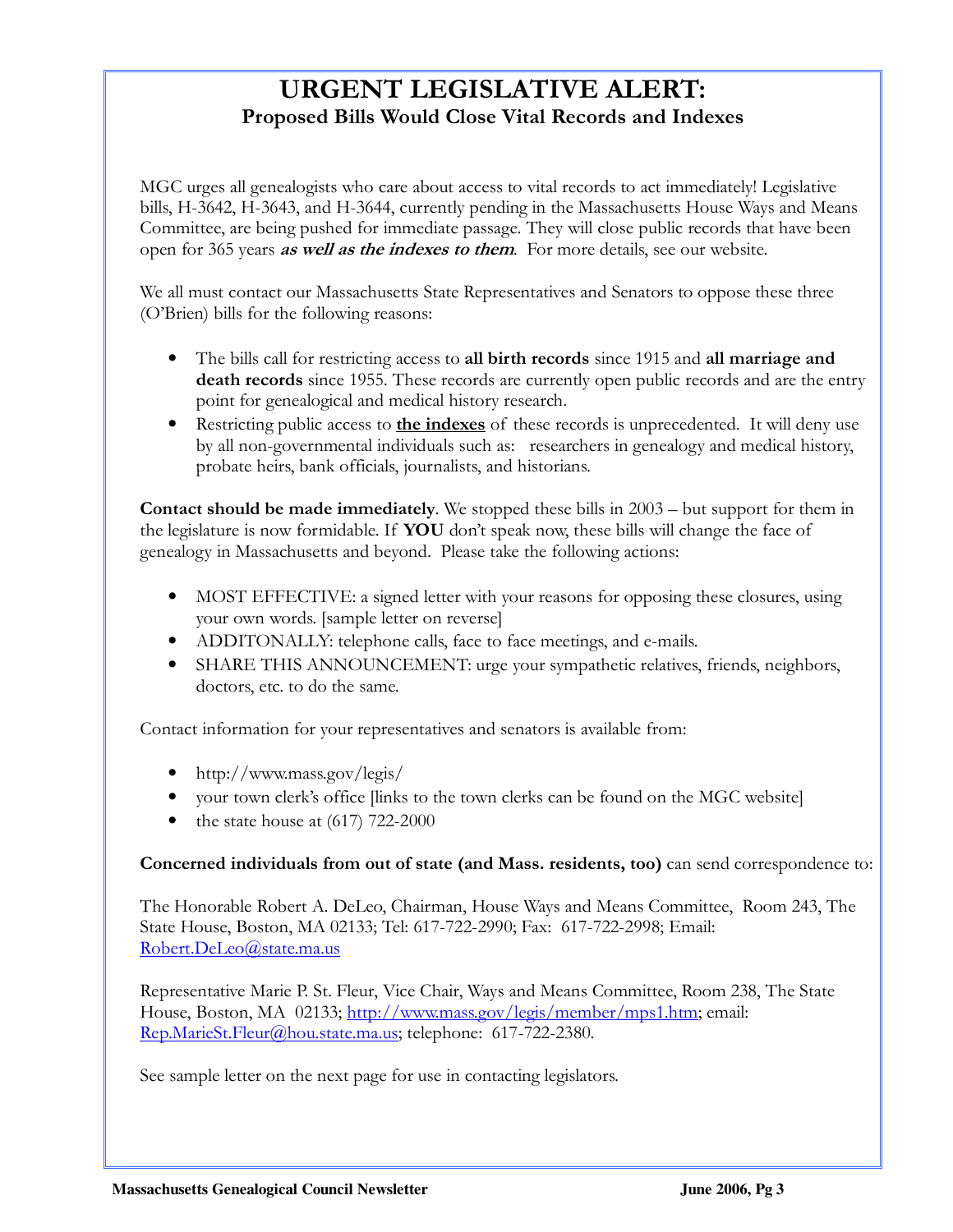*This is a sample letter to use as a guideline when contacting legislators.* 

Representative (or Senator)\_\_\_\_\_\_\_\_\_\_\_\_\_\_\_\_\_\_\_\_\_\_\_\_\_\_\_\_\_ State House Room \_\_\_\_\_\_\_\_\_ Boston, MA 02133

Dear \_\_\_\_\_\_\_\_\_\_\_\_\_\_\_\_\_\_\_\_\_\_\_\_\_:

I urge you to vote against H-3642, H-3643, and H-3644, bills closing access to vital records, petitioned by Kingston Rep. T. J. O'Brien, et al.

There are three major reasons for rejecting these bills:

- 1. They would end a long tradition of accessibility to vital records and their indexes.
- 2. People need to be able to uncover their family's medical history.
- 3. These bills would have a negative impact on the Massachusetts economy.

Curtailing public access to vital records (and even to their indexes) will break an almost 400-year-old legal status that has served the public well.

On the medical side, the US Surgeon General has launched a nationwide campaign to convince people to know their family's medical history for preventative, diagnostic, and treatment purposes. Vital records are a critical source of such information.

On the economic side, thousands of out-of-state researchers come to Massachusetts every year to look for the vital records of their ancestors. These out-of-state researchers support the Massachusetts economy to the tune of millions of dollars in hotel, restaurant, and entertainment expenditures.

For example, this summer thousands of genealogists will be coming to Boston for a huge national conference at the Hynes Auditorium. They will spend money, and Boston's many attractions will bring them back again and again. Once they are coming here to do research, they will make the trips into family vacations. That contributes to the economy at a time when Massachusetts is losing population.

These researchers are drawn here because the records are available NOW. Restrictions on vital records will damage the Massachusetts tourist industry at a time when retiring baby boomers are swelling the numbers of the genealogical community.

Rep. O'Brien's bills may have some meritorious intentions. But they have not got it right yet.

Respectfully submitted by your constituent,

 $\frac{1}{2}$  signature

\_\_\_\_\_\_\_\_\_\_\_\_\_\_\_\_\_\_\_\_\_\_\_\_\_\_\_\_\_\_\_\_\_\_\_\_ address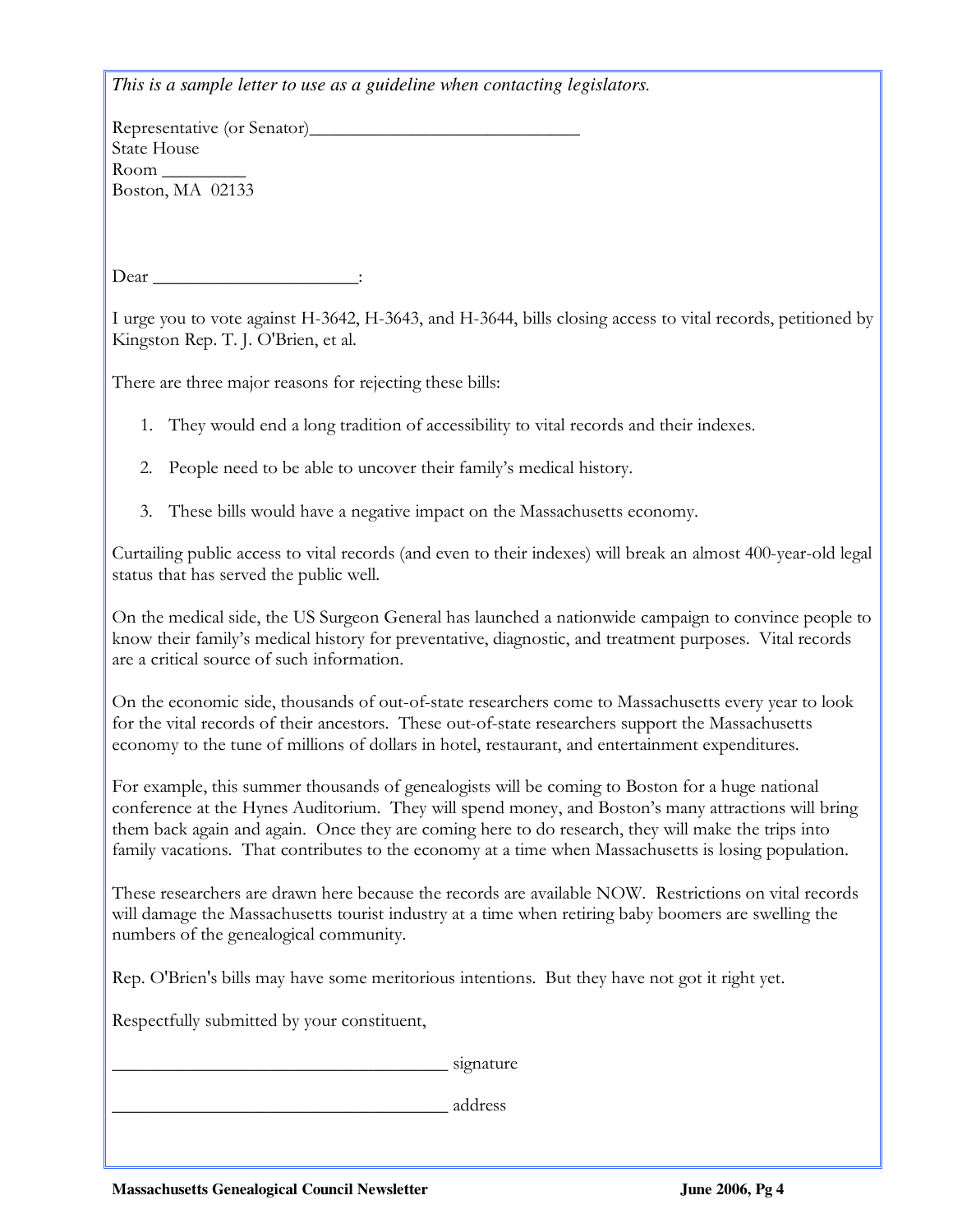# ANNUAL SEMINAR 2006

### MGC PROGRAMS: A Five Year Retrospective By Christine Sweet-Hart, CG

We just finished our Annual Meeting and Seminar for 2006, and it was a resounding success! For the second year in a row, the Conference was held at the Conference Center at Marlborough. As usual, the meeting space was wonderful, the food was delicious, and the conference topics packed with information. For more on the 2006 Seminar, see the articles in this newsletter. With the sentiment that the conferences are getting better and better over time, I thought it would be interesting to see where we've been and to think about where we're going next.

Last year, in July of 2005, MGC put on a joint conference with the National Archives featuring Diane LeBlanc, Regional Administrator of NARA Northeast Region. This was our first year at the Marlborough Conference Center. Ms. LeBlanc discussed the next 5, 10, and 20 years of NARA, what they might look like, as well as the new Archivist of the United States, Dr. Allen Weinstein, and his mission for the National Archives.

Many NARA staff members also spoke on a variety of topics dealing with finding information on people and places in the Federal records, such as the records of the U.S. Customs Service, the census, Federal court records, records on immigrant ancestors, and case studies using pathways to records.

The Irish Ancestral Research Association (TIARA) also provided several tracks on Irish research and on what to do before you go to Ireland and when you get there. Patty Couture of Greater Boston APG filled us in on research techniques for Italian genealogy.

We were all impressed by the food and the location; since it is a business conference center, it offers wonderful amenities.

In March of 2004, we spent a day with Helen Leary at the Best Western Hotel in Waltham. Although it was "standing room only" and tight quarters for vendors and participants alike, you could hear a pin drop while she was speaking.

Ms. Leary brought her wealth of expertise and experience to the conference, asking us to consider how to prove that our ancestors are who they say they are, using their life patterns to find their parents, techniques for extracting more information from records than seems to be there, and finishing the day with her fascinating genealogical evidence evaluation of the Sally Hemings/Thomas Jefferson connection, including DNA evidence that pointed to only one possible conclusion.

The Greater Boston APG hosted the lunchtime tables, with each table covering a specific topic. This was such a great success that it became a traditional part of subsequent conferences.

In March of 2003, the MGC Seminar was held at Regis College in Weston. The theme was "Beyond Vital Records." Peter Koutoujian, retired Waltham City Clerk, spoke on the issues facing Massachusetts city and town clerks as a consequence of the rapid growth of genealogy research requests. Ruth Thomasian from Project SAVE Armenia Photograph Archives in Watertown gave an overview of how to help collaborate with others to identify photographs and collect oral histories, particularly for refugee populations where vital records sources have been destroyed.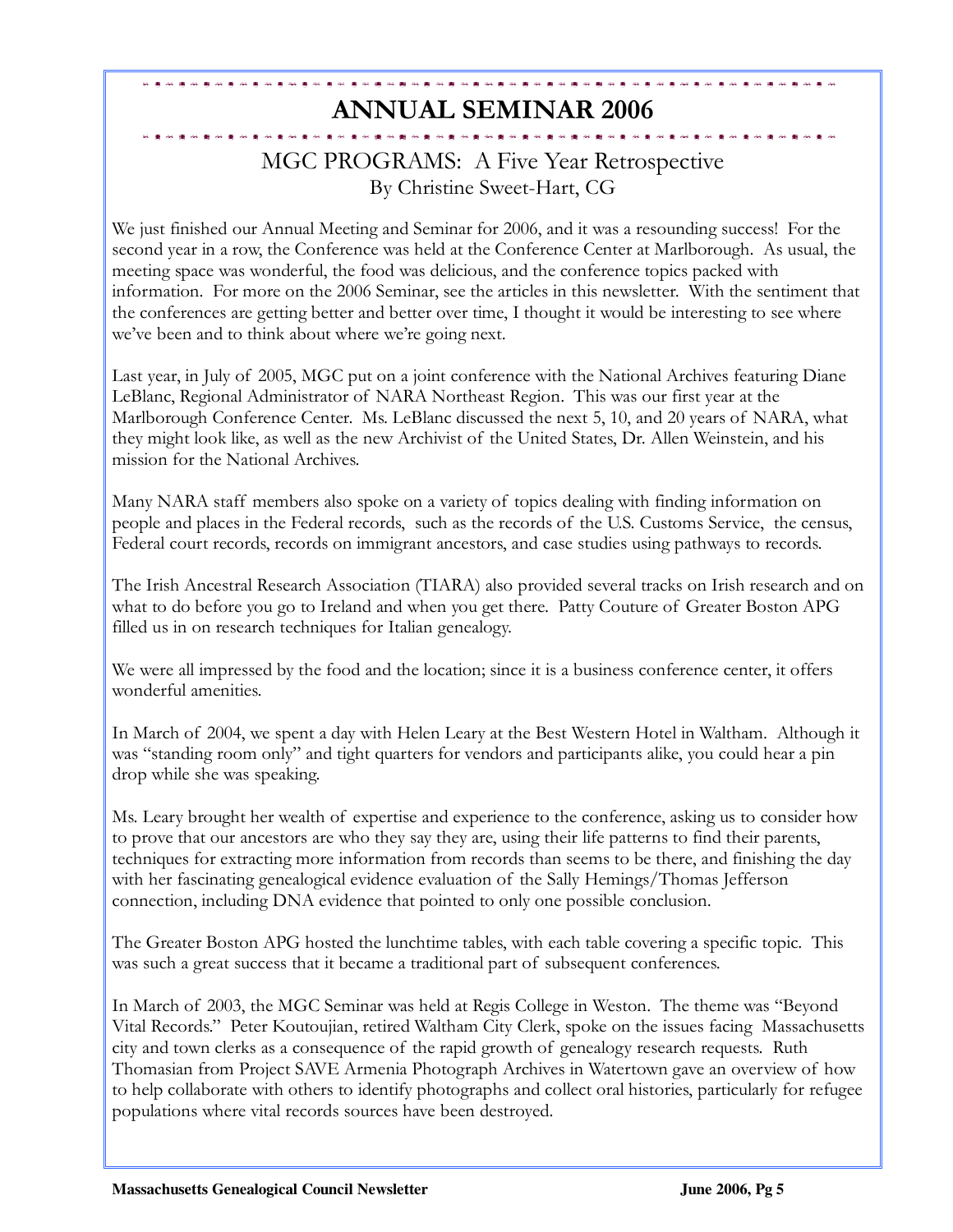Sharon Howland, Grantor and Trustee of the Washington County, Maine, Records Preservation Fund, spoke on grass-roots organizations working for records preservation using the Washington County, Maine, records as a model. The day concluded with David Allen Lambert from the New England Historic Genealogical Society speaking on getting the most out of newspaper research.

In April of 2002, the conference was held at Concord-Carlisle Regional High School. Ann S. Lainhart spoke on "Unusual Sources for Boston" that are useful sources for the poor and truant. Barbara Jean Mathews, CG<sup>SM</sup> explained the Lineage Society Application Process, how to locate appropriate documents and alternatives to unavailable documentation. Walter Hickey, of NARA Northeast fame, gave his usual energetic and humorous talk on the newly released 1930 census (remember when it was "new"?), what it contained, and tips and strategies for finding information due to the lack of a soundex index. How far we've come since then! Lastly, Maureen Taylor gave a presentation on protecting photographs and offered some simple techniques for identifying, organizing, and preserving photographs.

The last five years have brought to Massachusetts many speakers both local and national. From basic research techniques using common sources such as newspapers and census records, to utilizing DNA evidence to prove relationships, to studying other disciplines' research techniques and record sources to aid in our own research, the MGC Annual Seminar has provided great value-packed, cutting-edge information into a one-day seminar with varied and interesting topics.

So where do we go next? The possibilities are endless. We received many useful suggestions from participants in this year's Seminar. Planning has already begun for 2007's Seminar. We are always looking for volunteers, ideas, and suggestions to help make next year's Seminar another resounding success. If you are interested in being involved in planning, or would like to make suggestions, please contact us at info@massgencouncil.org.

## AN ATTENDEES PERSPECTIVE ON SEMINAR 2006 By Georgie Hallock

the contract of the contract of the contract of

Saturday April 22, 2006, MGC held its Annual Meeting and Seminar. About 120 people gathered to hear all about the avenues of research that are available to genealogists. We all started with a munch and a visit to the vendors with lots of laughter, talking, and making of new friends that is so typical of a gathering of genealogists. The sessions that followed the Annual Meeting were packed with lots of good information. Meldon Wolfgang of Jonathan Sheppard Books reminded all of us to cast a wide net when we research.

Next, we heard about the potential for closure of vital records locally, statewide, and nationally; and the continuing need for vigilant monitoring of legislation regarding the availability of public records. As a members of MGC, it behooves us to know what the law permits regarding public access. As responsible community members, it is necessary for us to be firm but flexible in our requests for information, as guardians of public records are not always well informed about these issues *[see this newsletter for more* details, Ed.].

The vendors brought such a variety of things to buy: books, cards, CD's, charts, graphs, T-shirts, and lots of storage ideas. Those great CD's take up so little space and have so much information.

Learning took place even when talking to participants, vendors, and presenters. The best quote of the day for me was, "Well, I didn't get the answer I was looking for, but I sure have a lot more new questions." What a great attitude from that woman. She has such a willing spirit. I sure hope she finds her ancestors.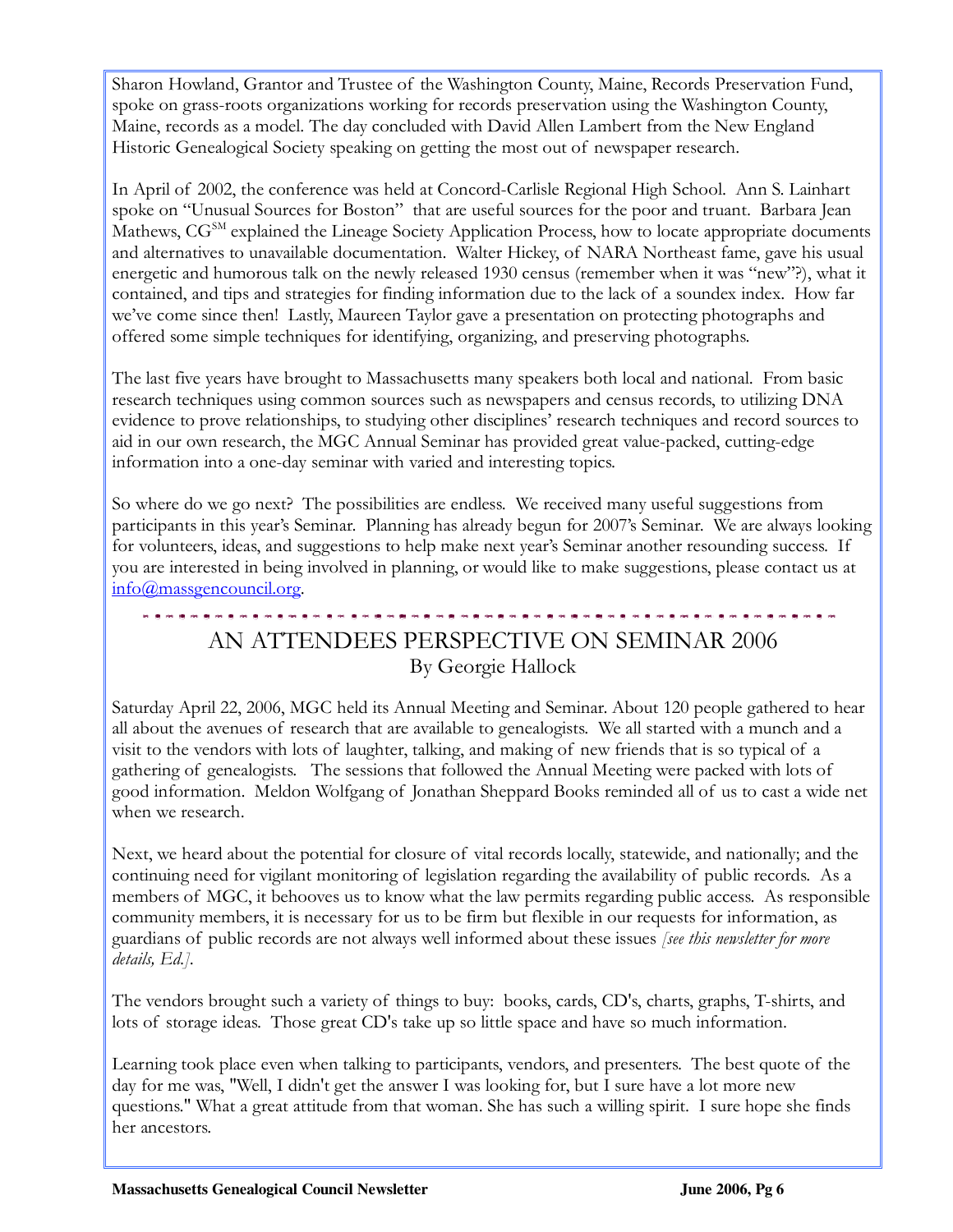"How much documentation is enough?" asked one woman. "Anything that would stand up in court," answered another.

How do you tell Aunt Sophie that her recollections have been tainted by time and experience, when she knows her mother told her, "We came from rich merchants in France."

Where does the law fit in to all of this? How do I know which child should inherit the family property? Who gets the silver and the china? A host of questions, each with different answers for each country in Europe and state in the Union.

Uncle George is certain that he is related to a great man; how to prove it? Maybe you need to do a DNA matching and see if you share any markers. (There is always a non-paternity event to be factored in - be it adoption, illegitimacy, in vitro fertilization, or something else.)

Hard questions abound, and answers are not always easy. Attending a conference lifts the spirit, shares your enthusiasm for genealogy, and lets you learn from others.

Keep on researching. See you next year!

# MEL WOLFGANG, III: AN EXTRAORDINARY SPEAKER by Christine Sweet-Hart, CG

Which is true about Mel Wolfgang?

- (a) Bookseller
- (b) Descendent of a Chicago White Sox Pitcher the last time they won the World Series
- (c) Amazing Speaker
- (d) All of the above

If you guessed "d", you are absolutely correct. While it has been more than ten years since he has spoken here, Mel Wolfgang was a smash hit at this year's Seminar. Many of you know of Mel's company, Jonathan Sheppard Books (www.jonathansheppard.com), since he is a frequent vendor at most large conferences and you have seen his page-length ads in most major genealogical periodicals.

Mel's first talk centered around the question of whether we were ready to be prosopographers. Popularized by European scholars researching Medieval history, prosopography is essentially what we here in the States would call a combination of record linkage and a cluster study. The benefit to genealogists from doing this type of study is that they learn new facts and relationships concerning the people they are researching.

Mel discussed steps involved in researching a community or cluster of persons. He showed how to place the ancestor and the family in a historical context, including what makes that ancestor part of various clusters: religion, occupation, ethnicity, etc. One then begins to recognize patterns in this information. In addition, we learned how to utilize a variety of well known and lesser known record resources and how to build a database to house all of this information. Phew!

Mel acknowledged that this is a lot of work but stressed that it can be very rewarding to uncover those patterns and clues which further our research. The hour passed much too quickly.

After lunch, Mel's topic was "Sleuthing in the Stacks: Using Uncommon Sources to Uncover Genealogical Clues." Five pages of hastily scribbled notes later, I was in awe of the prodigious amount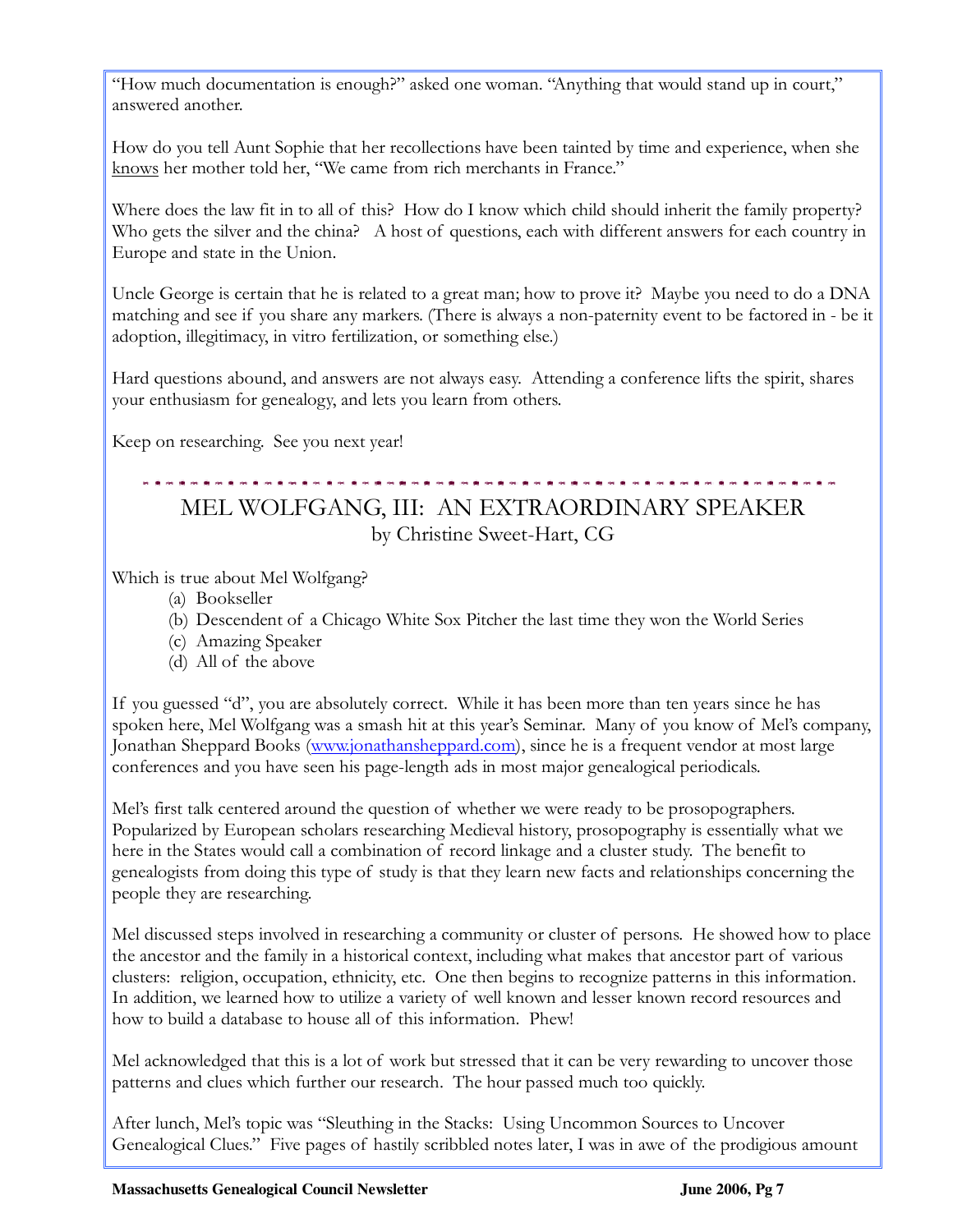of knowledge possessed by this speaker. The highlighted resources, many of which I had not heard of before, were extraordinary in their depth. There was more than one "Aha" moment for me when I realized how many helpful resources exist beyond the standard ones commonly used by genealogists.

As a writer and researcher, I have often wondered whether what I'm writing about or working on has already been done by someone else. After attending this lecture, I now know how to go about finding out.

Some of Mel's suggestions for unusual resources to investigate were a regional bibliography for Irish and New England research, worldwide historical bibliographies, dissertations (and how to find them), special collections, and even fraternity and sorority records. There are so many resources, yet so little time! I won't give away all of Mel's secrets – but I can tell you that if you have an opportunity to hear him speak or hire him for a conference – do it.

Did you know…seventy-five percent of attendees at Seminar 2006 rated it as excellent.

# UPCOMING EVENTS

**要以使用整体重新使用重新重新使用重新重新使用重新重新使用重新重新使用重新使用重新** 

## FGS NATIONAL CONFERENCE COMING TO BOSTON

By Mary Ellen Grogan

The Federation of Genealogical Societies and the New England Historic Genealogical Society will hold the annual FGS conference at the Hynes Auditorium in Boston Wednesday, August 30, to Saturday, September 2, 2006

The 2006 FGS/NEHGS Conference will be the largest genealogical event ever held, with more than 370 educational opportunities in classes, workshops, and luncheon presentations. Enjoy rare opportunities to hear speakers from five countries (United States, England, Scotland, Ireland, and Canada). This is a notto-be-missed opportunity!

If you have never attended a national genealogy conference, this experience will open your mind to research sources and techniques that will change the way you do genealogy. This conference is designed to provide valuable information for all genealogists, from beginner to professional. If you register via TIARA's website (www.tiara.ie) the special TIARA discount price for 4 days is only \$135.00. The deadline for this discount is July 1, 2006. You do not need to be a member of TIARA to take advantage of the discount. This is a wonderful conference, especially for anyone interested in Irish research.

In addition to the US research sessions, there will be 80 sessions on Irish research. This is an unprecedented chance to learn about Irish genealogy. Experts are coming from Ireland, including lecturers from the National Library of Ireland, the National Archives of Ireland, and the Public Record Office of Northern Ireland.

John Grenham and George Handran will be giving in-depth workshops (two hours long) on Griffith's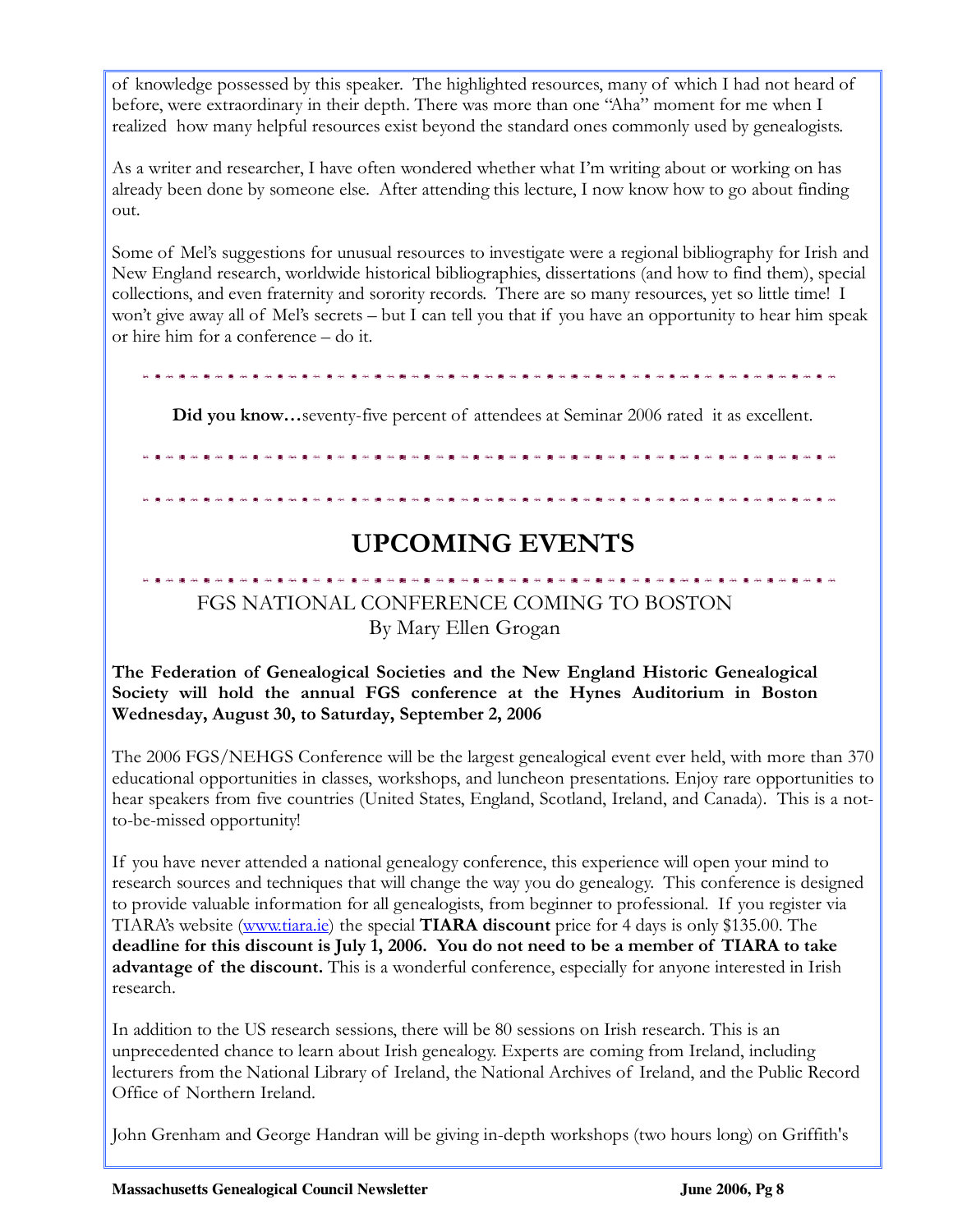Valuation and the Cancelled Land Books. Look at the FGS website (http://www.fgs.org) for further information on the conference. The TIARA website (http://www.tiara.ie) has the complete lecture schedule for the Irish sessions and the registration form for the discount price. If you haven't looked at the information recently, it has been significantly updated.

I cannot tell you how strongly I feel about the importance of attending the FGS conference. Please do not miss this chance. It may never be repeated.

If you have already sent in your registration you should still look at the Irish schedule and Registration Form again. They may have been updated.

For complete information on the lectures, and information on other luncheons, workshops and special events, go to the conference website: http://fgs.org/2006conf/FGS-2006.htm.

Any questions: contact Mary Ellen Grogan at megrogan@ix.netcom.com.

### NERGC CONFERENCE COMING TO HARTFORD April 26-29, 2007

Start planning your conference experience today. Half the fun of the conference is choosing the programs that you will attend. Our featured speakers will be Cyndi Howells, Patricia Law Hatcher, and Henry Z. "Hank" Jones. Read the biographies of the conference speakers to gain insight into their experience. Ready your questions for the experts-those who will be presenting programs or those who will be available at the Ancestor Roadshow. Early preparation will make this a truly enjoyable experience.

The 2007 New England Regional Genealogical Conference registration brochure is now available in PDF format on the NERGC website at www.nergc.org. Be sure to bookmark the site. You can also sign up for the ezine to have regular updates sent directly to your email box.

Information adapted from the NERGC ezine.

|           | <b>OTHER UPCOMING EVENTS</b>                                                                                                                                                                                                                         |
|-----------|------------------------------------------------------------------------------------------------------------------------------------------------------------------------------------------------------------------------------------------------------|
| July $11$ | <b>Waltham, Mass.</b> King Philip's War, 1765 at RTN Federal Credit Union, 7:00p.m.,<br>presented by the Waltham Historical Society (www.walthamhistoricalsociety.org)                                                                               |
| July 15   | <b>Newbury, Mass.</b> Family Genealogy Day at Spencer-Pierce-Little Farm, 10:00a.m. to<br>5:00p.m., presented by the Essex Society of Genealogists (www.esog.org/Events.htm)                                                                         |
|           | September 10 Newton Centre, Mass. How to Restore Photos/How to Digitize Your Family History,<br>Temple Emanuel, 2:00p.m.-4:30p.m., presented by the Jewish Genealogical Society of<br>Greater Boston, (http://home.comcast.net/~jgsgb/upcoming.html) |
|           | September 12 Waltham, Mass., Dr. Joseph Warren, at RTN Federal Credit Union, 7:00p.m., presented<br>by the Waltham Historical Society (www.walthamhistoricalsociety.org)                                                                             |
|           | October 26-29 Salt Lake City, Utah, AAHGS 2006 Conference: The Legacy of Our Roots: A<br>Heritage for the Future (www.aahgs.org)                                                                                                                     |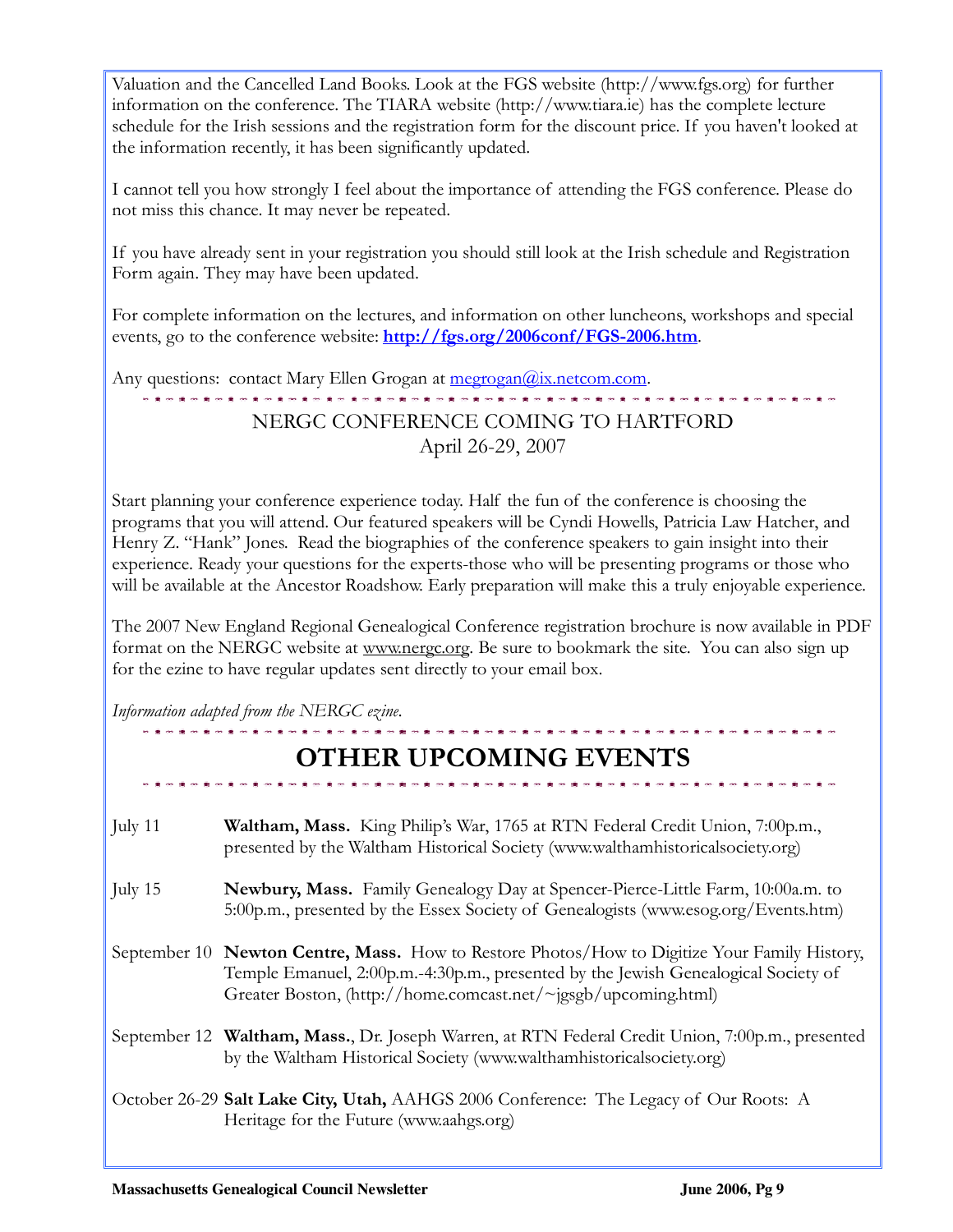# IN OTHER NEWS

## JOHN F. KENNEDY PAPERS AND PHOTOS TO BE POSTED TO INTERNET

Although anticipated to take a decade to complete, the JFK Presidential Library and Museum in Boston has received a one-million-dollar gift from EMC Corporation in Hopkinton, Massachusetts, to place the Kennedy collection on-line.

The former president's papers will be digitized first, then 7.5 million feet of motion-picture film, 9000 hours of audio recordings, and 1,200 hours of video recordings. If all goes as planned, the papers could make their appearance on-line in as little as 18 months according to library officials.

Adapted from an article in The Eagle Tribune, June 9, 2006

. . . . . . . . . . . . . . . . .

## ADOPTED CHILDREN TO SEE ORIGINAL BIRTH RECORDS

. . . . . . . . . .

Massachusetts lawmakers are debating the possibility of allowing adopted children born between July 14, 1974 and 2008 the ability to see their original birth records in order to obtain information to connect with their birth parents. The approved bill (S959), if it becomes law, could make it easier for adoptees beginning on January 1, 2008, to find their birth parents. The State Registrar of Vital Records would be required to create a Contact Preference Form allowing the birth parent the ability to state whether or not they wish future contact with their child, negating the need for the child to go to court to have records opened. If the parent does not wish to be contacted, the child would then still be required to go to court to obtain the names. The bill has been pending on Beacon Hill for the last 10 years, supporters hope that the recent debate will lead to consensus and passing into law. At the heart of the debate is whether the adoptee's rights to know the identity of the birth parents are greater than the birth parents rights to anonymity.

Adapted from the State House News Service, May 4, 2006, State Capitol Briefs. It should be noted that Connecticut Governor M. Jodi Rell vetoed the Connecticut version of this legislation on 31 May 2006.

#### BILL WILL PRESERVE FAMILY RECORDS OF SLAVE DESCENDENTS

California Congressman Tom Lantos introduced a bill on April 27, 2006, to preserve, via digitization and cataloguing, the records of families of former slaves in the U.S.

The bill, entitled Preservation of Records of Servitude, Emancipation, and Post-Civil War Reconstruction Act (H.R. 5216) is in addition to the Freedman's Bureau Preservation Act. That Act requires the U. S. Archivist to create a searchable indexing system for post-Civil War Reconstruction period records.

H. R. 5216 also has a provision to establish a grant program for the Archivist to work with various states, universities, colleges, and genealogical institutions to establish digitized databases. For more information, please visit Congressman Tom Lantos' website at http://lantos.house.gov/HoR/CA12.

Adapted from a press release on www.africanaheritage.com/Lantos\_Preservation\_Act.asp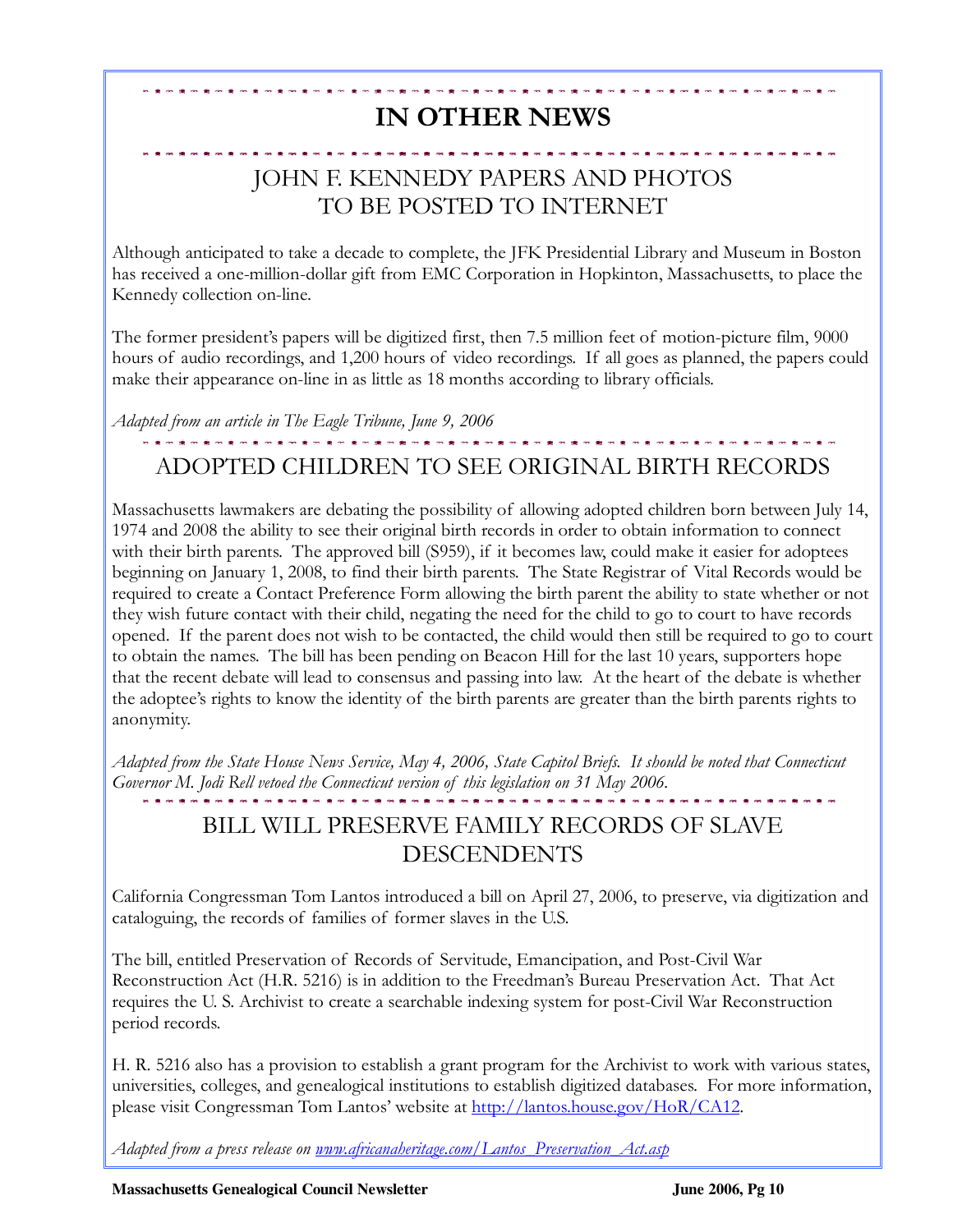# COMPUTERIZED CENSUS ENUMERATION IN 2010

According to a report in the April 10, 2006, edition of *Computerworld* magazine, the 2010 Federal census will use wireless handheld computers to enumerate the population. The devices are still in development, but will be designed to have a battery life of ten hours to facilitate the census takers being able to work all day. The encrypted information will be sent to the Census Bureau via a dedicated wireless network with a phone-line port for backup.

The handhelds will include mapping capability, the ability to update addresses of residents, and a form to track time and expenses of the census takers. They will also submit data automatically if not sent by the enumerator. The transmissions work both ways because the Census Bureau will be able to stay in regular touch with those responsible for enumerating the population. The actual device does not have a keyboard, but will use a touch screen and stylus like other handheld devices.

Total cost for the project: \$600 Million dollars. Ramifications for genealogists in 2082: unknown. Hopefully, the Census Bureau has a good backup system.

Adapted from an article in Computerworld magazine by Matt Hamblen.

# UNION SOLDIERS RETURN HOME FROM CIVIL WAR

The remains of six Union soldiers killed in 1861 were finally returned home for burial at the Massachusetts National Cemetery in Bourne on June 10, 2006. The remains were found in the early 1990s by relic hunters searching a site in Centreville, Virginia, prior to the construction of a McDonald's restaurant.

DNA testing has not been done on the remains due to the expense of the tests, and no descendents have been located for the individuals at this writing. The remains were identified by using war records and uniforms as members of the 1<sup>st</sup> Massachusetts Infantry Regiment. Tentatively, the soldiers are believed to be William A. Smart of Cambridge, Albert F. Wentworth of Chelsea, Thomas Roome of Boston, George Bacon of Chelsea, Gordon Forrest of Malden, and James Silvey of Boston. After languishing for ten years at the Smithsonian Institution, the remains were moved to Massachusetts due to the efforts of Frank Haley, a Bellingham resident and member of the Sons of Union Veterans of the Civil War, and Dalton Rector, a descendant of a Confederate soldier.

Adapted from an article in the Sunday Eagle Tribune, June 11, 2006.

# NEW MGC WEBSITE AND BLOG UNVEILED

As you may be aware, the Massachusetts Genealogical Council website at www.massgencouncil.org has been revamped and retooled, with new content being added frequently. Currently, visitors are able to read about legislative happenings, join MGC by printing out a membership application, and read highlights from the past five years of conferences. Plans are underway to include an updated MGC brochure, articles from past newsletters, and progress reports on the next Annual Seminar.

To provide the best service to our members and keep them updated on the progress of the legislative issues and other issues of interest in between newsletters, the MGC has added a blog at http://massgencouncil.blogspot.com. Check them both out and let us know what you think!